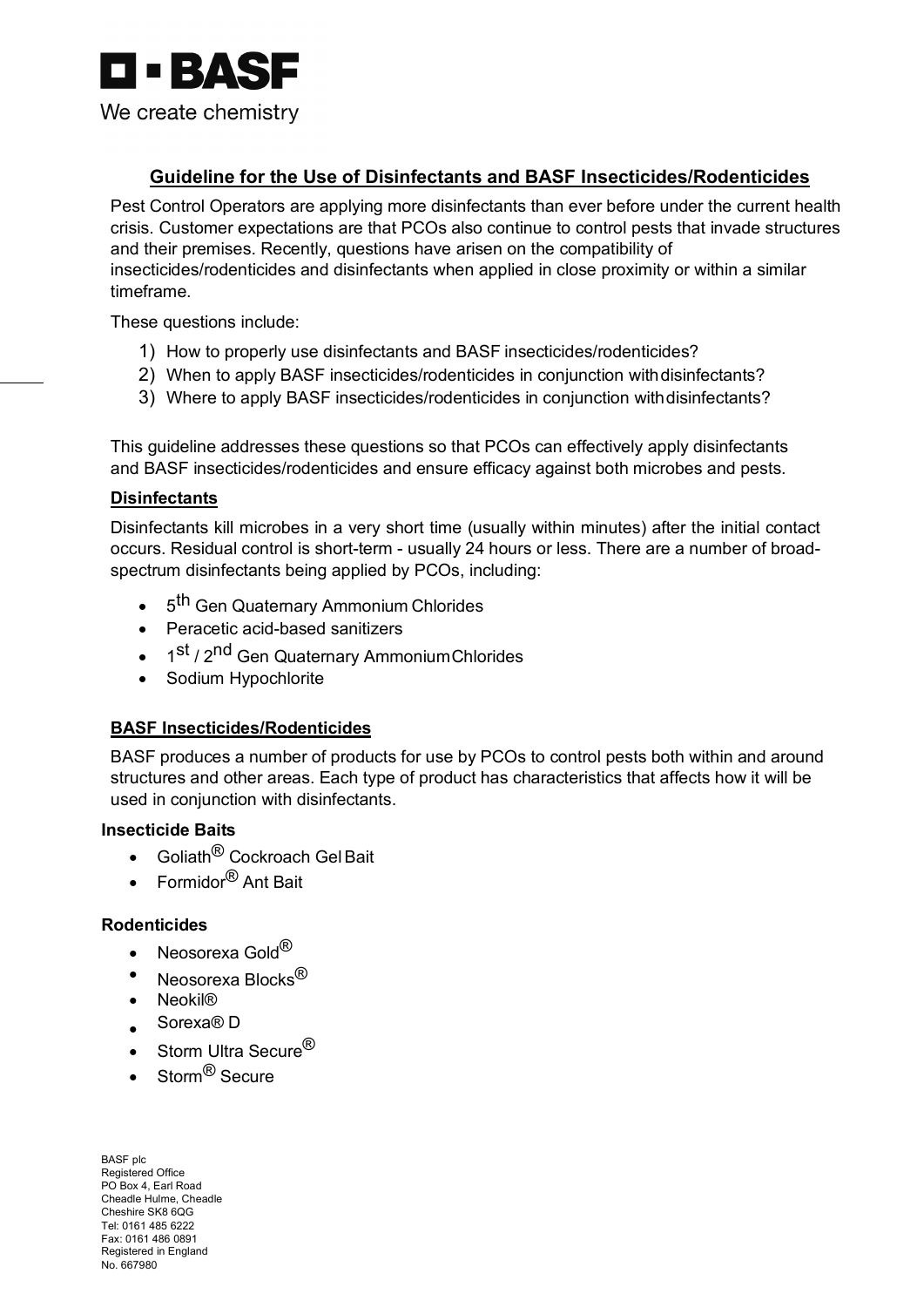

## *Can I tank mix a disinfectant and BASF insecticides?*

**DO NOT** tank mix disinfectants and BASF insecticides.

Research has shown that tank mixing these products may significantly reduce the efficacy of the disinfectant. Research conducted by BASF has shown that some types of cleaners and other products may contain certain ingredients that will induce pests to be repelled when tank mixed with a non-repellent insecticide and sprayed on a surface.

#### *When can I apply a BASF insecticide in conjunction with a disinfectant?*

BASF recommends applying disinfectants to surfaces first because they work best while still wet and do not have a long residual. Applying the insecticide after the disinfectant will also allow the pest to come in contact with the treatment which is crucial for control.

The recommended protocol is as follows:

- 1) Apply the disinfectant according to label directions
- 2) Wait 24 hours and then apply the BASF insecticide according to label directions
- 3) If a second disinfectant or insecticide application is required, repeat theprocess based on the reapplication interval of each product

#### *Where can I apply a BASF insecticide in conjunction with a disinfectant?*

The BASF insecticide can be applied to the same surfaces treated with a disinfectant 24 hours after application of the disinfectant.

#### *When can I apply a BASF insecticide bait in conjunction with a disinfectant?*

BASF recommends applying disinfectants to surfaces first because they work bestwhile still wet and do not have a long residual. Applying the bait after the disinfectant will also allow the pest to more easily locate and feed on it which is crucial for control. A longer time between disinfectant application and bait placement is required so that the bait does not become contaminated from the disinfectant.

The recommended protocol is as follows:

- 1) Apply the disinfectant according to label directions
- 2) Wait 48 hours and then apply the BASF bait according to label directions
- 3) If a second disinfectant or bait application is required, repeat the processbased on the reapplication interval of each product

#### *Where can I apply a BASF insecticide bait in conjunction with a disinfectant?*

The BASF bait can be applied to the same surfaces treated with a disinfectant 48 hours after application of the disinfectant.

BASF plc Registered Office PO Box 4, Earl Road Cheadle Hulme, Cheadle Cheshire SK8 6QG Tel: 0161 485 6222 Fax: 0161 486 0891 Registered in England No. 667980